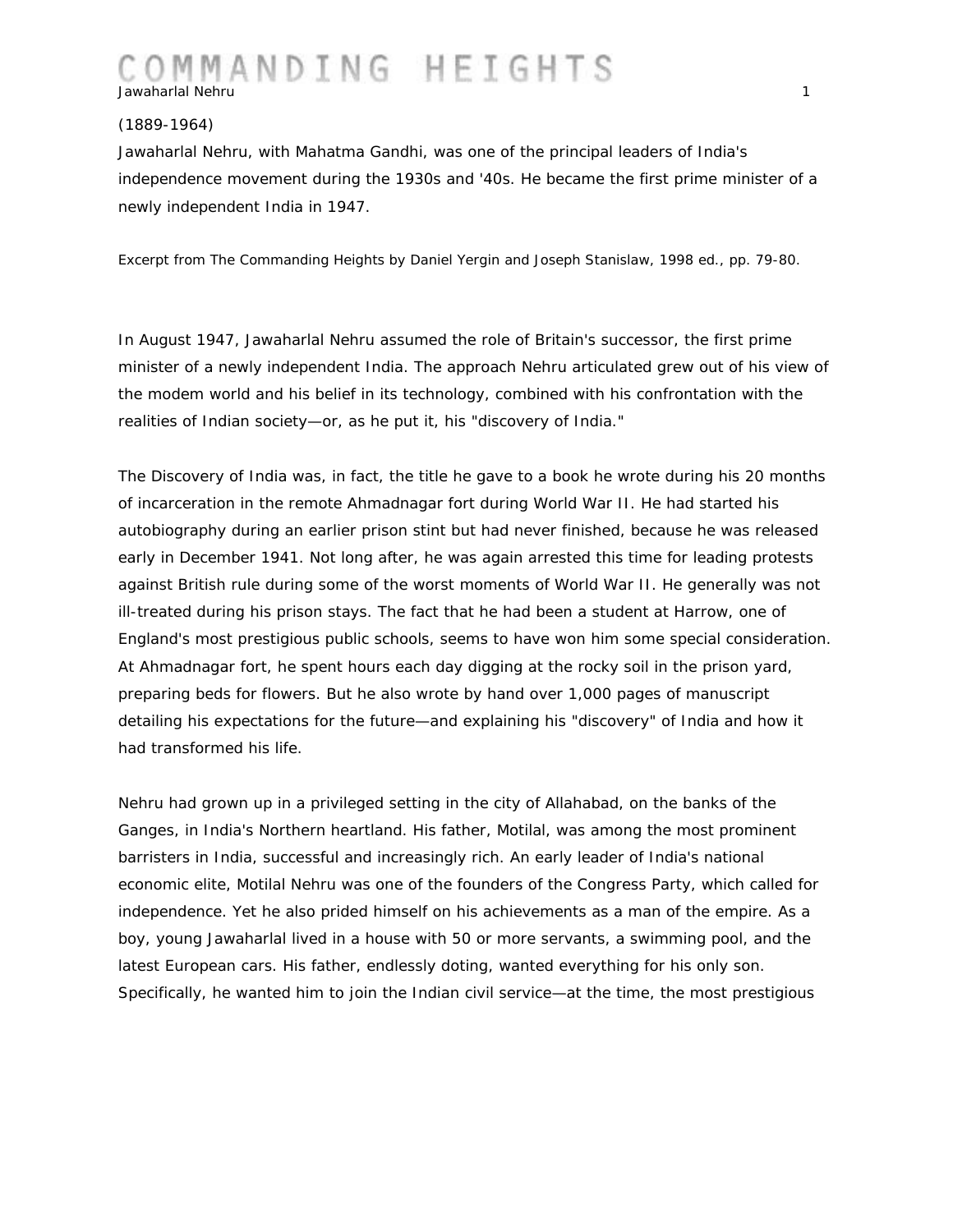# COMMANDING HEIGHTS

appointment an Indian could enjoy in the Empire. He sent the boy to Harrow (where he was nicknamed Joe) and then to Cambridge, to Trinity College, where the young man studied natural sciences with considerable indifference and amused himself in the social life along the Backs, as the banks of the River Cam were called. He then studied to be a barrister in London, spent rather lavishly, toured Europe, and wrote his father about actors and actresses he saw in plays in different cities. He was deeply interested in technology. He followed with fascination the development of aviation. He also had recurring dreams about flying effortlessly in the sky.

In 1912, Nehru returned home to Allahabad, where for eight years he practiced law without much enthusiasm. His lifestyle bordered on the opulent. He worked as a lawyer, went to parties, and read *Punch* on Sundays. But he itched for something more. As a boy he had been stirred by stories of the Indian mutiny of 1857-58. He had also devoured histories about Giuseppe Garibaldi and other nationalists, and dreamed of "greatness." Moreover, he would write, "I was always, like my father, a bit of a gambler, at first with money and then for highest stakes, with the bigger issues of life." By this time, Mahatma Gandhi had begun his long journeys on foot through the country's villages, gathering followers and breathing a new urgency into the Congress Party's independence movement. Emotionally compelled, Nehru grew close to the mahatma, and became engaged in the cause. Even in his own privileged life, he saw that Empire and British rule were a humiliation. The senior officials of the British Raj would come to his father's house and drink his champagne, but they would never invite his father back to their own houses for dinner.

In 1919, the British Army massacred protesters in the city of Amritsar. Enraged, Nehru was raised out of his lethargy and stirred to action. He joined in an independent inquiry that the Congress Party established. But for Nehru, the decisive event came the next year, in 1920. His family had escaped the stifling heat of Allahabad for the elegant Savoy Hotel in the hill station of Mussoorie, leaving him to follow. A delegation of Afghani Muslims was in the same hotel. The British authorities, fearful of Hindu-Muslim collaboration, forbade Nehru to meet them. Rather than be ordered around by the British, he decided to stay at home in Allahabad. At the same time, a group of peasants, protesting against exorbitant taxes and mass evictions, arrived from the hinterland district of Rae Bareli in hopes of finding Gandhi in the city. But he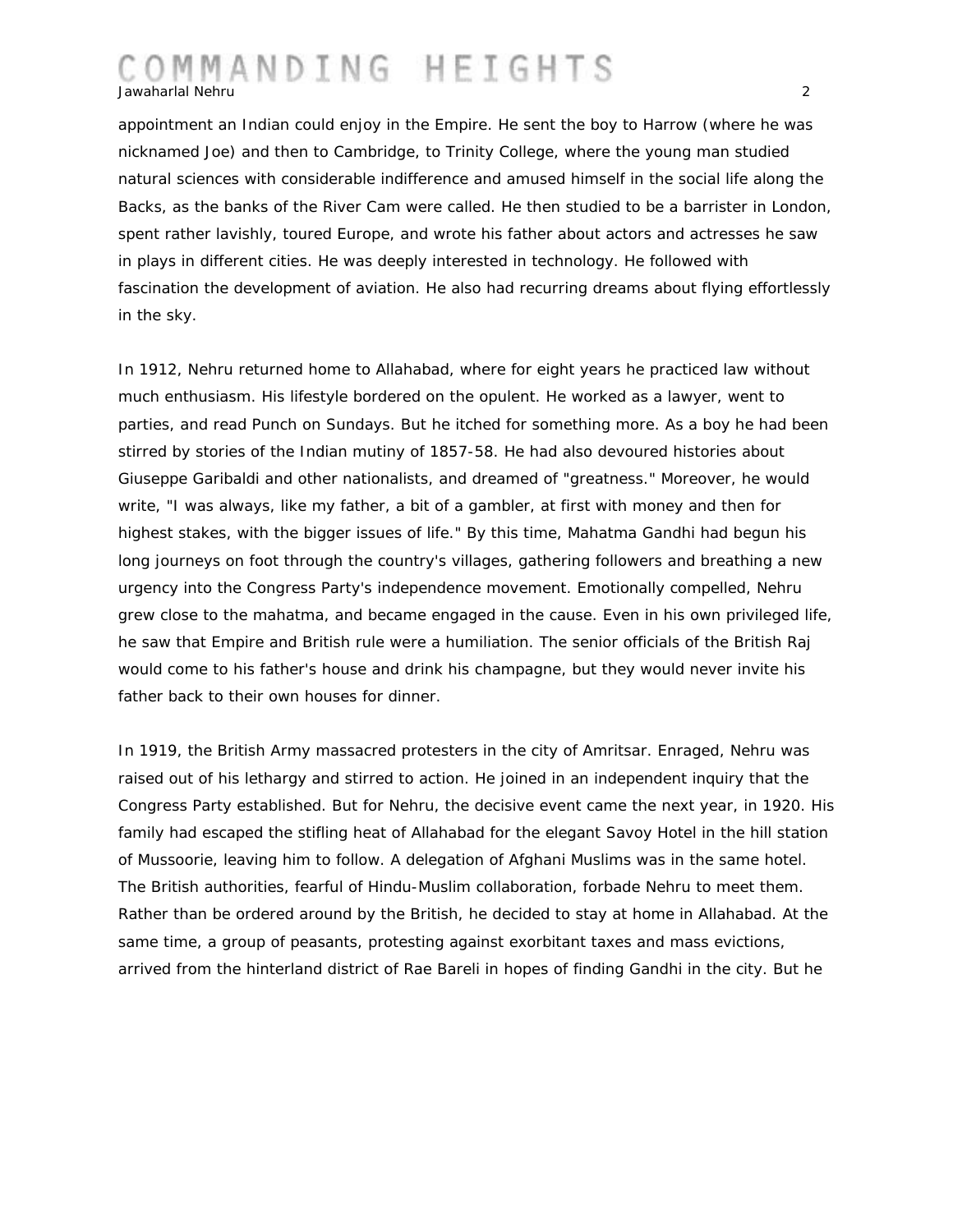### COMMANDING HEIGHTS Jawaharlal Nehru 3

was elsewhere. So instead, they headed for the Nehru family compound. And there they asked Nehru to go in Gandhi's stead, to lead a new inquiry. Nehru, with little else to do, agreed.

What followed would overwhelm him. The peasants built roads overnight so that his car could pass deep into rural India; they rallied together again and again to lift his car when it became stuck in mud. Nehru had never seen anything like the wretched poverty he now encountered. "After all," biographer M. J. Akbar would write, "he was still an Indian sahib in a hat and silk underwear." But under the scorching and blinding sun, Nehru was transformed. "I was filled with shame and sorrow," he later wrote, ''shame at my own easygoing and comfortable life and our petty politics of the city, which ignored this vast multitude of semi-naked sons and daughters of India, sorrow at the degradation and overwhelming poverty of India." He had also discovered his political vocation—and the focus for his ambition. To his father, with whom he corresponded candidly, he wrote: "Greatness is being thrust on me." He moved to the fore in the independence movement and emerged as Gandhi's designated heir. Joe, the publicschool boy at Harrow, had become Pandit—Teacher—and the leader with Gandhi of the Congress Party.

If independence was the central political issue, then fighting poverty was the central economic issue. With independence achieved in August 1947, poverty was the problem. Whereas Gandhi and Nehru were united on political objectives, they were divided on economics. For Gandhi, the model was swadeshi, self-reliance—simple home production of basic goods, self-sufficiency in the village, and a spinning wheel in every hut. Why should colonial India export cotton to Manchester, only to import it back in the form of expensive clothing? Indians should make their own clothes. Gandhi had little time for socialism and class warfare. After independence, he lectured a group of Communists: "What to me is even more pathetic is that you regard Russia as your spiritual home. Despising Indian culture, you dream of planting the Russian system here." Nehru's view disagreed fundamentally with Gandhi's. He sought a different kind of self-sufficiency—industrialization and the steel mill. His central objective was "to get rid of the appalling poverty of the people." He believed in technology and progress, in machines and industrialization—"I'm all for tractors and big machinery," he said—and he intended to use 20th-century means to achieve his goal.